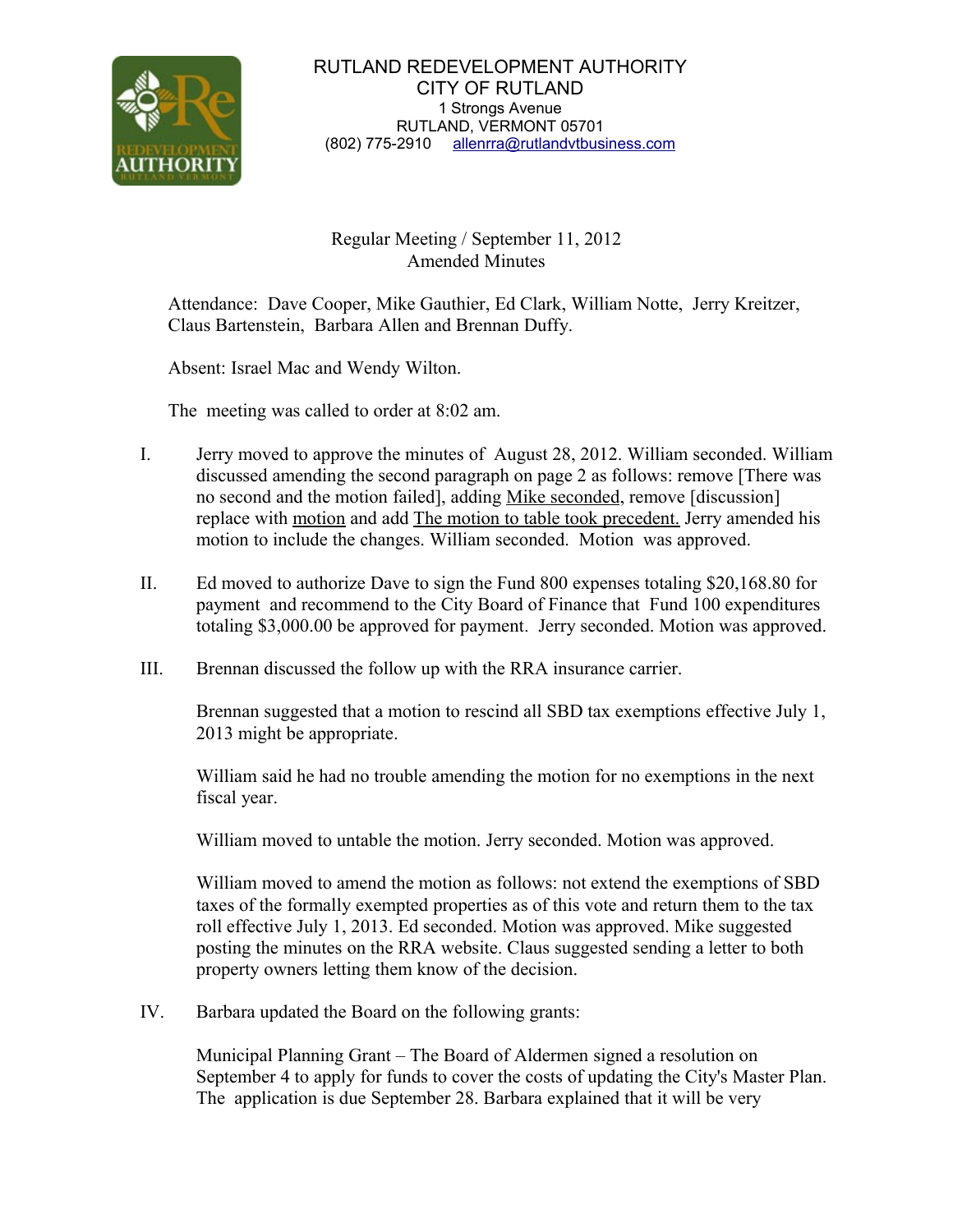competitive with preference given to cities and towns without existing master plans. Dave Cooper asked about the proposed timeline. Barbara explained the process for adopting the master plan, as well as, the involvement of the RRA director.

 Housing Needs Assessment – With payment approved for the final invoice for the consultant, close out of the municipal planning grant has begun. It is imperative to close out this grant as soon as possible. Having an open municipal planning grant while applying for another is less competitive.

 Wayfinding Signage – The posts have been received and a proposed mounting bracket designed to allow the sign to be held vertically, to allow rotation and to allow for adjustment in height. Delivery of the signs and posts is expected for the end of September. Mike Coppinger and Dave Sears will be meeting with Dig Safe to remark the sites for the signs. Hopefully all the bugs have been worked out during this process so the Wayfinding Signage II grant will proceed more smoothly.

 Wonderfeet Children's Museum – Barbara is meeting with Myra at CCV to discuss cost estimates provided by Ed Clark and how to tap potential funders for the required match for the grant application. Mike discussed a potential funder in G.E. with its national robotic campaign.

 Blighted Property Initiative – Brennan discussed his meeting with Lisa Ryan, CDBG Coordinator for the Rutland area and NeighborWorks of Western Vermont. Lisa said without site control it would be difficult to justify an implementation grant at this time and perhaps the City should apply for a planning grant to identify parcels and secure site control. Barbara added the possibility of applying for the full \$1.8 million under Slums & Blight and calling it a pilot project that all Vermont municipalities could emulate to deal with blighted and vacant properties. Both Brennan and Barbara would follow up on the application requirements.

V. Brennan updated the Board on the following projects:

 Woodstock/North Main Street Property – Brennan discussed the status of an offer to purchase the property. The prospective buyer said although there hasn't been a response to the offer, there has been good communication.

 Creative Economy – Evelyn Street – There will be a meeting of the Creative Economy at 5:30 pm today at the Chamber of Commerce to discuss plans for Evelyn Street. Both Alderman Siliski and Chuck Piotrowski are hoping to make progress with plans to reconfigure Evelyn Street. Brennan will attend and bring the plans for the site that came out of the 2010 Traffic Study. Brennan has had no response from the plaza owners.

 GMP and Mark Foley announced that Small Dog Electronics will be opening a store in Downtown Rutland. It is expected that 3-5 jobs will be created. Since the